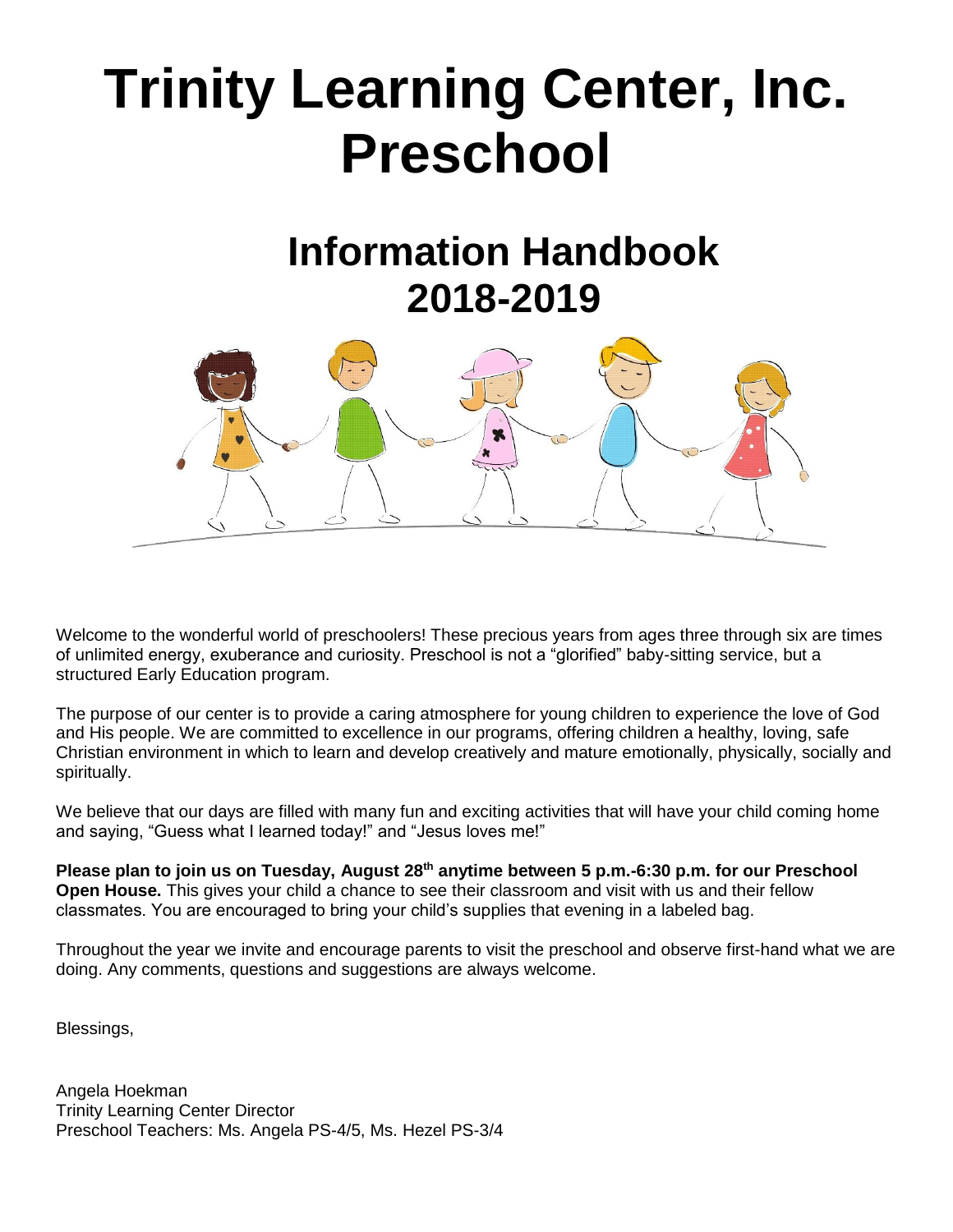# **Goals and Expectations**

Our Preschool Teacher will work on goals throughout the school year to better prepare students for Kindergarten. We follow the South Dakota Early Learning Guidelines when planning activities. Newsletters will be sent home at the beginning of each month with upcoming field trips and events as well as a calendar with daily activities. Please make sure an active email is on file as many reminders will be sent via email. We also utilize a smartphone app called Remind that will inform you of various things such as reminders for field trips, show and tells, and school closings. Information to sign up will be sent out at the beginning of the school year.

Our goal is to encourage parents to become involved, offer suggestions, and let us know of any questions they may have. Working together as a team is going to produce the best results for all parties involved.

# **Sessions and Curriculum**

Bible-based lessons as well as seasonal themes are used as the central focus of all curriculum activities for all sessions. We will be following the South Dakota Early Learning Guidelines to help your child get ready for Kindergarten.

We offer Preschool classes (PS 3) for children ages 3-4 years old on Tuesday and Thursday mornings from 8:30 – 11:00 a.m. This class is designed for the younger children who will not be entering Kindergarten the following year. Our focus throughout the year is on social interaction, sensory experiences, language, letter, number and shape recognition, as well as on beginning usage of these concepts.

We offer Pre-Kindergarten (PS 4) classes, Monday, Wednesday, and Friday morning from 8:30 – 11:00 a.m. This class is designed for children who will be entering Kindergarten the following year. Our focus throughout the year is on sensory experiences, language, numbers, pre-reading, and prewriting concepts.

# **Tuition and Payment**

A \$25 non-refundable registration fee is due when registered for enrollment.

Tuition is **DUE** the first school day of each month. Any payments made after the 10<sup>th</sup> will have a \$5 per day late fee added for each day thereafter. If tuition is not paid before the 15<sup>th</sup> of the month, then you have chosen for your child not to attend preschool and the spot will be given to another child. Special circumstances will be dealt with on an as needed basis.

No refunds for days absent, vacations, etc. will be given unless it is for an extended period of time and prior arrangements have been made with Angela Hoekman.

\$900 for the school year or \$100 per month for Tuesday & Thursday Preschool (2 days per week) \$1350 for the school year or \$150 per month for Monday, Wednesday, & Friday Pre-K (3 days per week)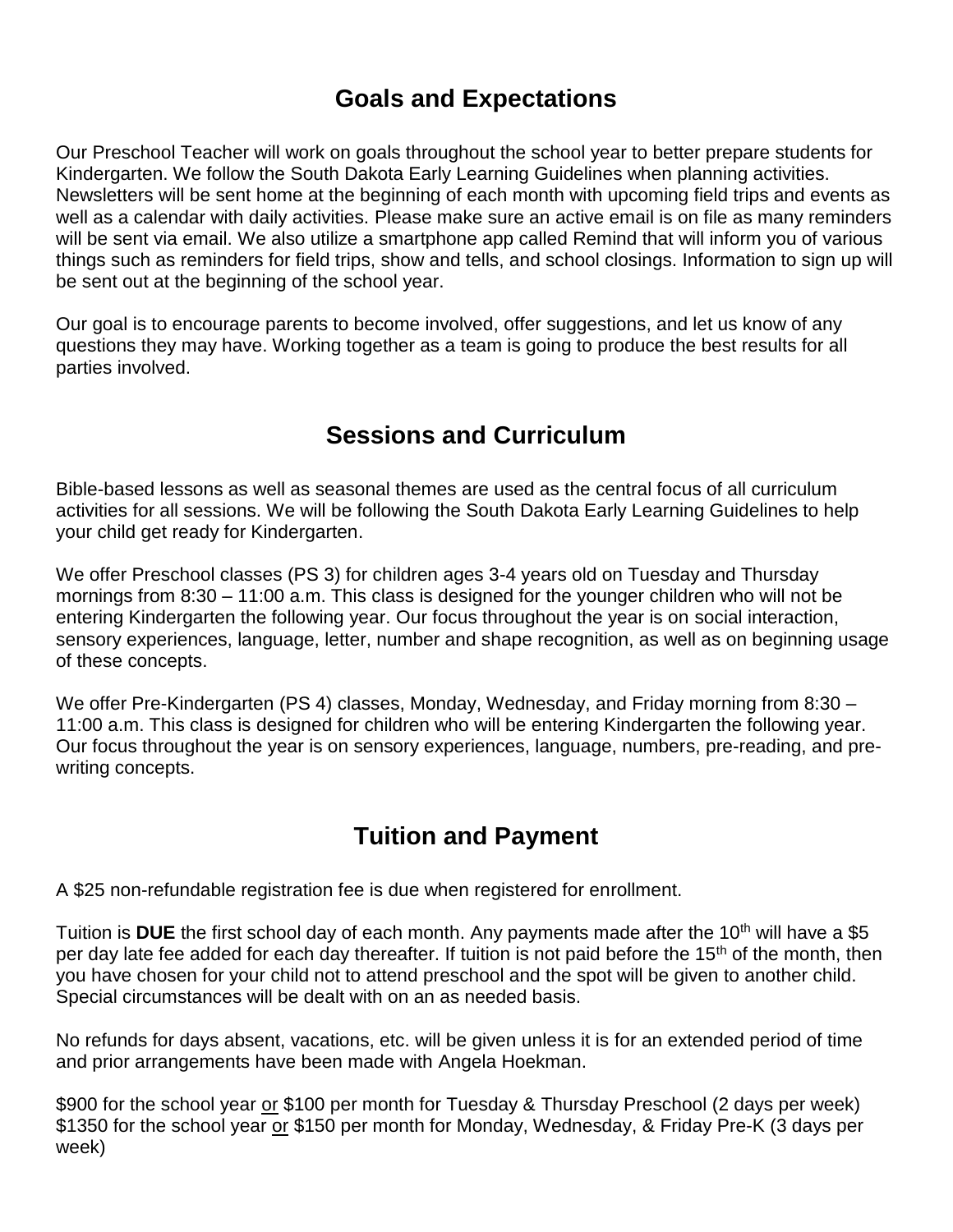# **Preschool Policies**

#### **Calendar**

Preschool will follow the West Central School District calendar throughout the school year with a few exceptions. These exceptions will be listed on the monthly preschool calendar if or when they may occur.

#### *2018-2019 School Calendar*

OPEN HOUSE 5PM-6:30PM August 28 FIRST DAY OF SCHOOL 3/4 September 4 FIRST DAY OF SCHOOL 4/5 September 5 SCHOOL PICTURES 4/5 CLASS @ 8:30 AM September 7 SCHOOL PICTURES 3/4 CLASS @ 8:30 AM September 6 NATIVE AMERICAN DAY (NO SCHOOL) October 8 WC NO SCHOOL (NO SCHOOL) November 9 THANKSGIVING BREAK (NO SCHOOL) November 22-23 CHRISTMAS PROGRAM @ 6:30 PM December 6 (tentative) CHRISTMAS BREAK (NO SCHOOL) December 24 – January 2

SCHOOL RESUMES **SCHOOL RESUMES January 3** TEACHER IN-SERVICE (NO SCHOOL) January 21 PARENT TEACHER CONFERENCES February (TBA) WC NO SCHOOL (NO SCHOOL) February 14-15 PRESIDENT'S DAY (NO SCHOOL) February 18 WC NO SCHOOL (NO SCHOOL) March 8 WC NO SCHOOL (NO SCHOOL) March 15 EASTER BREAK (NO SCHOOL) April 19-22 FINAL DAY OF PS 3/4 May 15 FINAL DAY OF PS 4/5 May 16 GRADUATION BOTH CLASSES @ 6:30 PM May 16

#### **Weather**

Preschool automatically closes IF West Central is cancelled or a staff member contacts you. Local TV and Radio stations will also announce public school closures. Also, if there would happen to be a 2-hour school delay due to weather, preschool will not be held.

#### **Illness**

If your child shows any signs of illness, we would appreciate it if you would keep him/her home, especially with signs of fever or vomiting. Please let us know if your child will be absent from school.

#### **Supplies and Snacks**

School supplies are provided by parents for their child. Snacks and other supplies are provided by the donations of parents or by the Preschool. Please let us know if your child has any food allergies.

We prefer items to be brought the night of the open house so you have less to bring on the first day of school and to allow us time to get everything labeled and put away. Please bring items in a grocery sack with your child's name on it.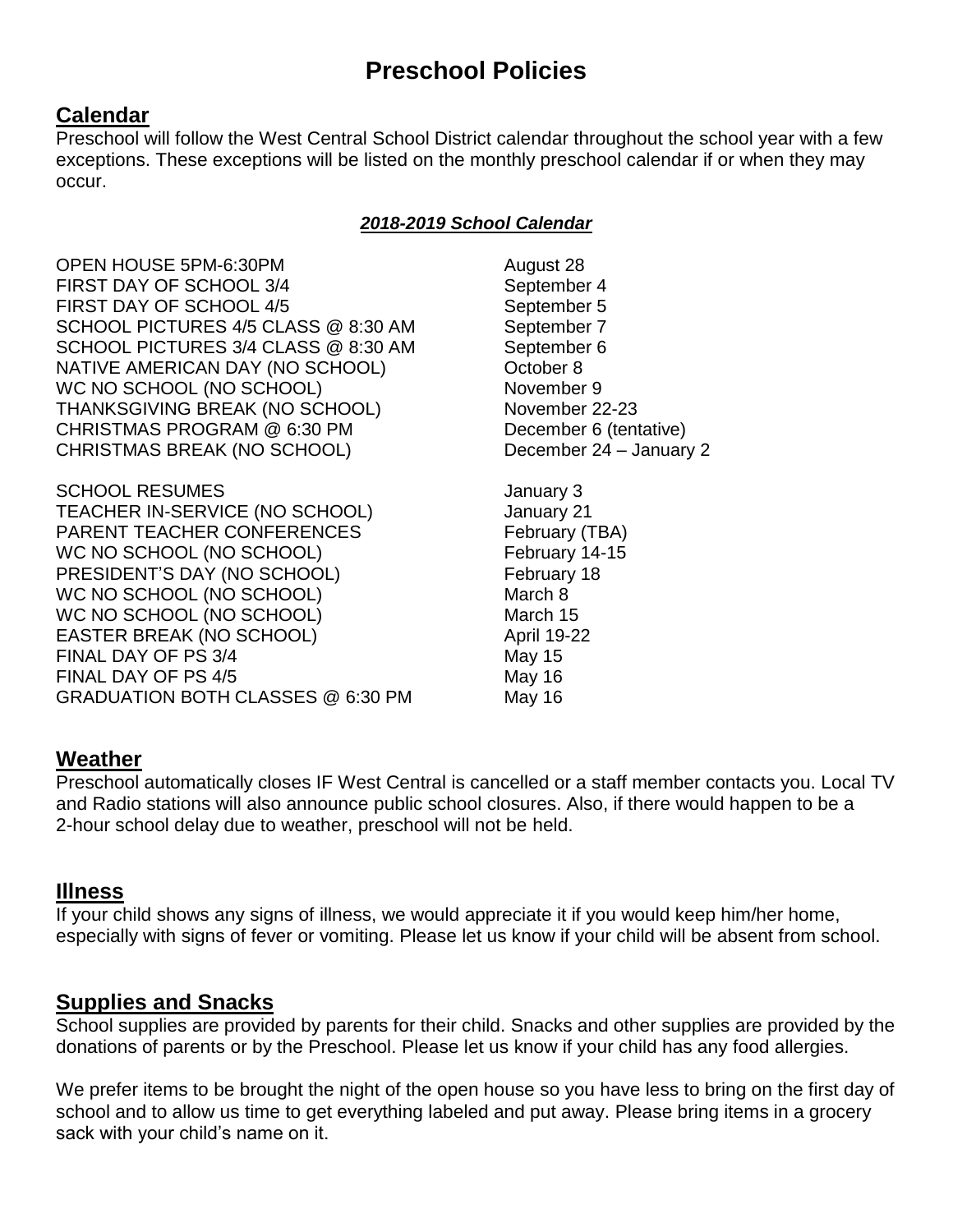#### School Supplies Needed By Your Child

- Back Pack (bring daily and please ensure their full-size folder fits inside)
- Change of clothes (to be kept in backpack)
- 24 Count Crayola Crayons
- Plastic Folder with 2 pockets (please keep in backpack)
- Soap container (found in travel-size bins)
- 8 count Crayola Watercolor Paints
- 2 disappearing purple glue sticks
- 1 bottle of white Elmer's school glue

#### Classroom Supplies

- Napkins
- Tissues
- Paper Towels
- Dixie Cups (5 oz.)
- Clorox Wipes
- Dry Erase Markers (skinny markers)
- Pack of washable markers or colored pencils (any colors)
- Number 2 pencils

If you would be interested in helping to provide snacks for our preschool, we are providing you a "wish list" of easy options that would help us out. Please note that this is a voluntary list and that you are not obligated to bring in anything. We do have a fridge for any items that need refrigeration. We have a known peanut allergy in our 4/5 Pre-K class so please do not bring anything that contains peanuts/tree nuts.

#### Preschool Snack "Wish List"

- Snack crackers
- Veggie Straws
- Puffcorn
- Raisins
- Goldfish
- Animal Crackers
- Fruit Loops (or other easy to eat cereal)
- Graham Crackers
- String Cheese
- Applesauce

Throughout the year we may ask for snacks/supplies that we are running low on which can be found on the monthly newsletters. We appreciate any and all donations!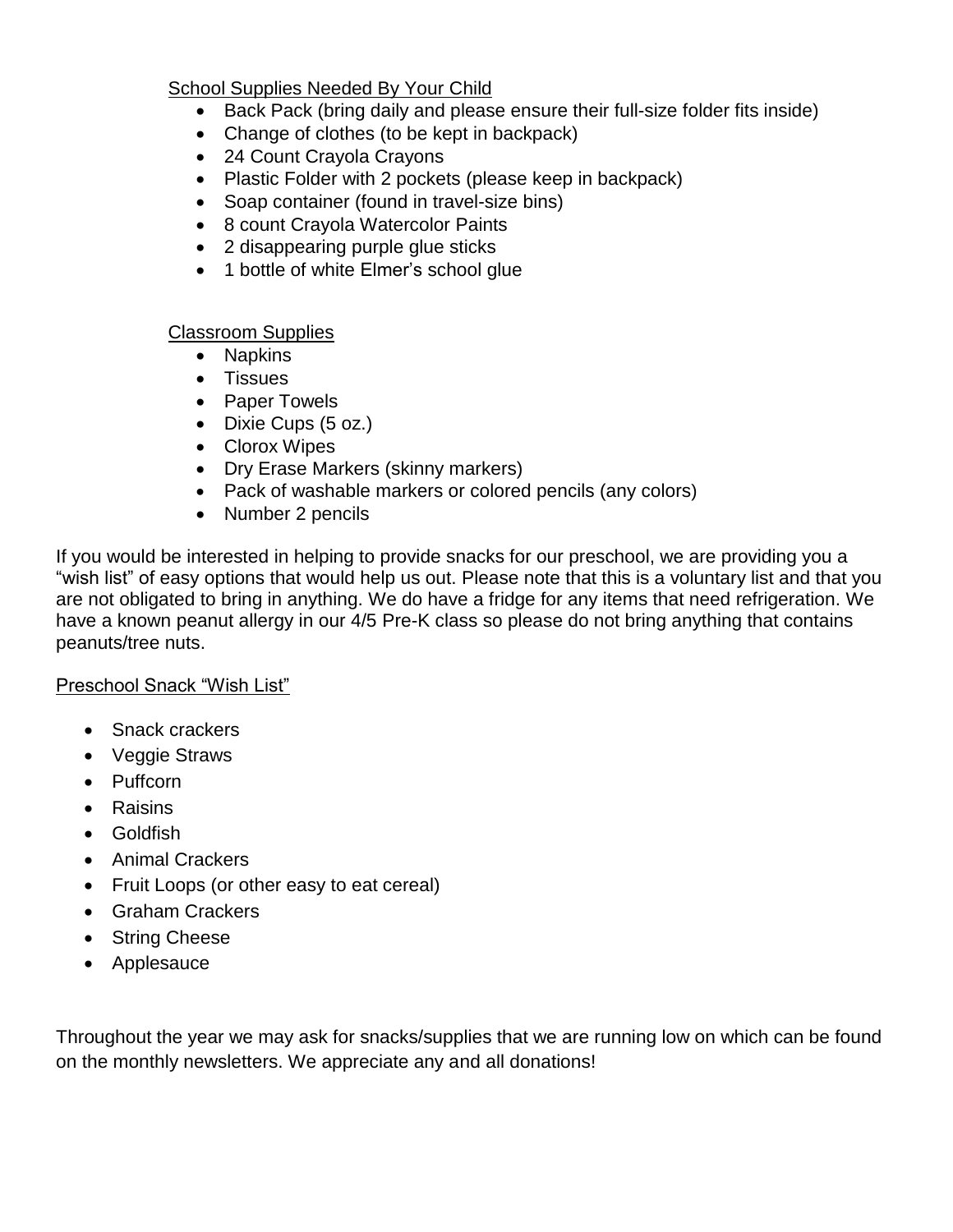# **Field Trips**

The preschoolers may go on several field trips (e.g. Apple Orchard, Fire Station, Pumpkin Patch, etc.) during the school year. Field Trips will be noted in monthly newsletters. We will transport in our center van. Parents/guardians are welcome to join us. Please let us know if you'd like to volunteer!

#### **Birthdays**

The preschool will celebrate each child's birthday the day of or the day before/after if it is a nonschool day. Summer birthdays will be celebrated in May. No gift giving is permitted. We celebrate with a birthday award, singing Happy Birthday, and then your child gets a birthday goody bag. If you wish to bring treats for your child's birthday, please let us know ahead of time in case there are any allergies in your child's class. If you are having a birthday party and want invitations sent out at Preschool, there must be an invite for each classmate.

#### **Daily Schedule**

| $8:30 - 8:40$   | Arrival                                                                   |
|-----------------|---------------------------------------------------------------------------|
| $8:40 - 8:55$   | Morning Message (Pledge of Allegiance, Attendance, Weather, Calendar, and |
|                 | Prayer)                                                                   |
| $8:55 - 9:10$   | <b>Snack</b>                                                              |
| $9:10 - 9:15$   | Reading/Puzzles (while waiting for everyone to finish snack/bathroom)     |
| $9:15 - 9:35$   | <b>Bible Activity</b>                                                     |
| $9:35 - 9:45$   | <b>Music and Movement</b>                                                 |
| $9:45 - 10:05$  | Circle Time - Skill/Lesson Introduction                                   |
| $10:05 - 10:45$ | <b>Fine Motor Skills and Centers</b>                                      |
| $10:45 - 10:55$ | Group Game, Flannel Board Activity, Story                                 |
| $10:55 - 11:00$ | Lord's Prayer and Departure                                               |
|                 |                                                                           |

Tentatively we have Chapel on Wednesday's at 8:30 for the 4/5 class and Chapel on Thursday's @ 8:30 for the 3/4 class.

Activities and schedules may vary as time permits. Not all preschoolers will work on the same objectives or activities at the same time. Each child is a unique individual with different levels of learning; therefore we alter our plans accordingly.

#### **Holiday Celebrations**

MONTHLY – Birthday Celebrations OCTOBER – Costume Party NOVEMBER – Thanksgiving Lunch with our Family DECEMBER – \*All School Christmas Program JANUARY – Cookies and Hot Chocolate with Dad FEBRUARY – Valentine Exchange and Cupcakes with Mom APRIL – Easter Celebration MAY – \*All School Graduation Program and Summer Birthday Celebrations

\*We have a Christmas Program and Graduation Program. All preschoolers will participate in both programs.